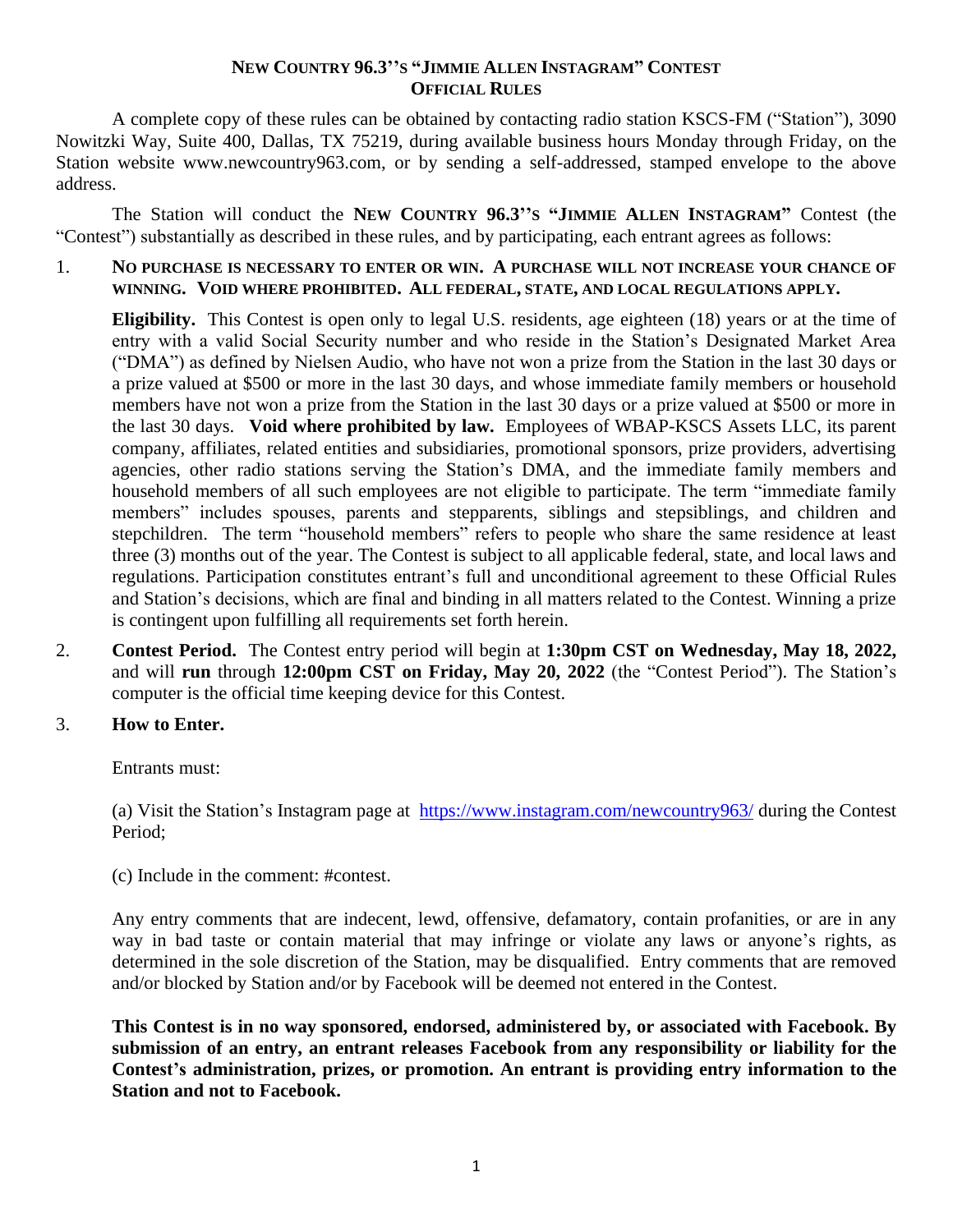- 4. **Winner Selection.** On or about 12:00pm am CST on Friday, May 20, 2022, Station will select one (1) potential winner in a random drawing from among all valid entries received by Station during the Contest Period. Each winning entrant will be contacted using the email address and/or telephone number provided with the entry and may be awarded the prize (subject to verification of eligibility and compliance with the terms of these rules). Station's decisions as to the administration and operation of the Contest and the selection of the potential winner are final and binding in all matters related to the Contest. Failure to respond to the initial verification contact within three (1) days of notification or failure to claim the prize within three (1) days of verification as a winner will result in disqualification and forfeiture of the prize.
- 5. **Verification of Potential Winner.** THE ELIGIBILITY OF ALL POTENTIAL CONTEST WINNERS IS SUBJECT TO VERIFICATION BY STATION WHOSE DECISIONS ARE FINAL AND BINDING IN ALL MATTERS RELATED TO THE CONTEST. The potential winner must continue to comply with all terms and conditions of these Official Rules and winning is contingent upon fulfilling all requirements. The potential winner may be notified by email and/or telephone call after the date of random drawing and/or winner determination. The potential winner will be required to sign and return to Station, within three (1) days of the date notice is sent, an affidavit of eligibility and a liability/publicity release (except where prohibited) to claim the prize, if applicable. A winner who returns the affidavit of eligibility and liability/publicity release will be deemed to have accepted the contest prize and thereafter will not be permitted to rescind their acceptance of the prize and/or return the prize. If a potential winner cannot be contacted, fails to sign and return the affidavit of eligibility and/or the liability/publicity release within the required time period (if applicable), or if the prize or prize notification is returned as undeliverable, potential winner forfeits prize. In the event that the potential winner of a prize is disqualified for any reason, Station may award the applicable prize to an alternate winner by random drawing from among all remaining eligible entries. Unclaimed prizes may not be awarded.
- 6. **Prizes.** One (1) prize will be awarded in this Contest. Each winner will receive:

Two (2) VIP tickets to see Jimmie Allen at Billy Bob's Texas in Fort Worth, TX on Saturday, May 21, 2022

## **TOTAL ARV OF ALL CONTEST PRIZES IS: EIGHTY DOLLARS (\$200.00).**

Winner is responsible for all taxes associated with prize receipt and/or use. Odds of winning a prize depend on a number of factors including the number of eligible entries received during the Contest Period and listeners participating at any given time.

There is no substitution, transfer, or cash equivalent for prizes, except that the Station may, in its sole discretion and to the extent permitted by law, substitute prizes of comparable value or cash. The prizes are expressly limited to the item(s) listed above and do not include taxes, gratuities or any other expenses. Any tickets and/or gift certificates/cards awarded as part of a prize will be subject to the terms and conditions set forth by the issuer and are valid only on the date(s) printed on the tickets or gift certificates/cards. Other restrictions may apply.

7. **Entry Conditions and Release.** By entering, each entrant agrees to: (a) comply with and be bound by these Official Rules and the decisions of the Station and Sponsor(s), which are binding and final in all matters relating to this Contest; (b) release and hold harmless Station, Sponsor(s), Cumulus Media New Holdings Inc., and each of their affiliated companies, participating sponsors, the prize suppliers and any other organizations responsible for sponsoring, fulfilling, administering, advertising or promoting the Contest, and each of their respective past and present officers, directors, employees, agents and representatives (collectively, the "Released Parties") from and against any and all claims, expenses, and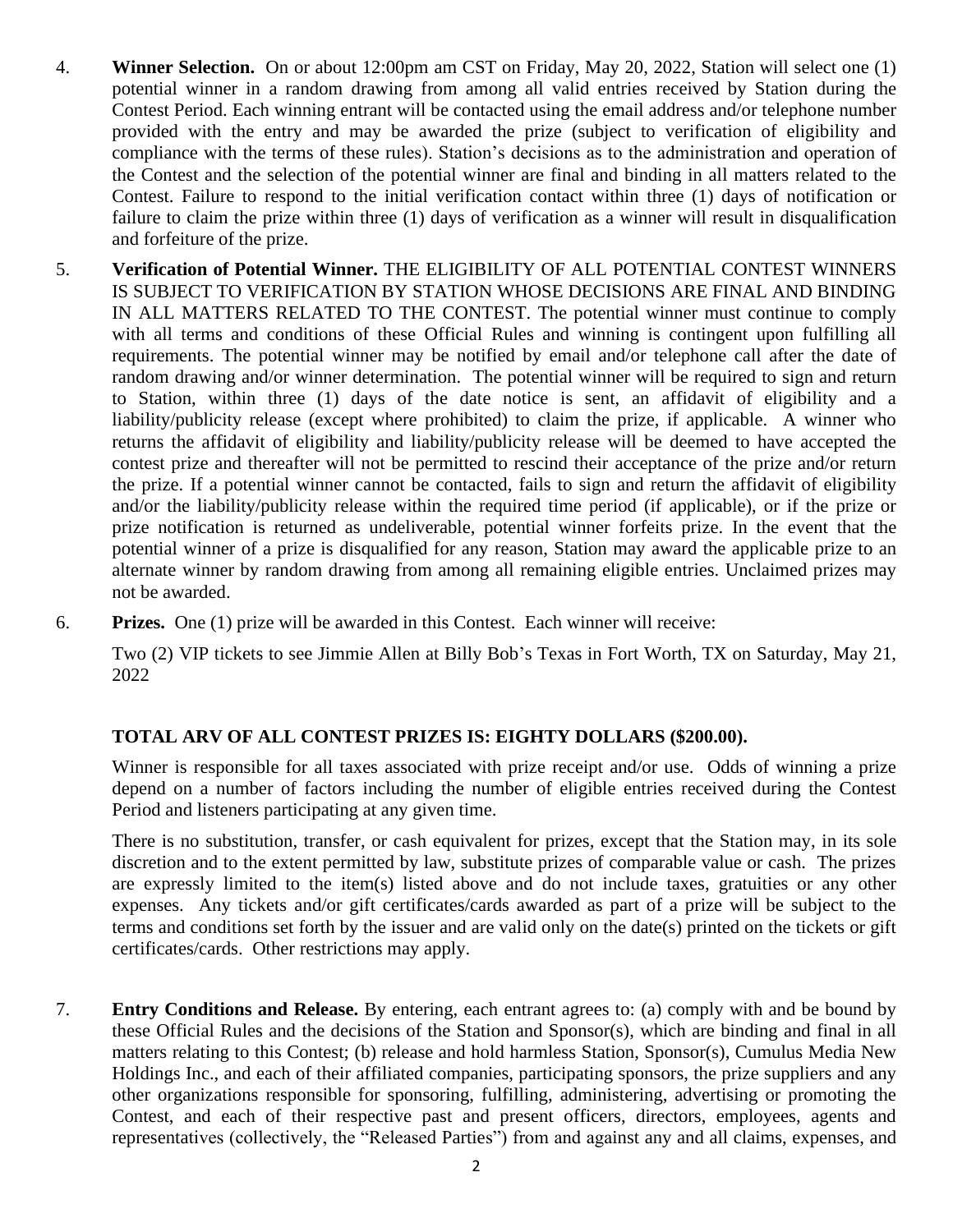liability, including but not limited to negligence and damages of any kind to persons and property, including but not limited to invasion of privacy (under appropriation, intrusion, public disclosure of private facts, false light in the public eye or other legal theory), defamation, slander, libel, violation of right of publicity, infringement of trademark, copyright or other intellectual property rights, property damage, or death or personal injury arising out of or relating to a entrant's entry, creation of an entry or submission of an entry, participation in the Contest, acceptance or use or misuse of prize (including any travel or activity related thereto) and/or the broadcast, exploitation or use of entry; and (c) indemnify, defend and hold harmless the Released Parties from and against any and all claims, expenses, and liabilities (including reasonable attorneys' fees) arising out of or relating to an entrant's participation in the Contest and/or entrant's acceptance, use, non-use or misuse of the prize.

- 8. **Publicity.** Participation in the Contest constitutes entrant's consent to use by the Station and its agent of entrant's name, likeness, photograph, voice, opinions, entry, and/or biographical information (including hometown and state) for promotional purposes in any media, worldwide, without further payment or consideration, unless otherwise prohibited by law.
- 9. **Taxes.** All State, Local, Federal and/or other taxes, duties, tariffs, title fees, licensing fees, or other fees for prizes awarded become the sole responsibility of the winner. All those who win a prize or prizes valued \$600 or more in any given year will be issued an IRS Form 1099 to report their winnings.
- 10. **General Conditions.** Station reserves the right to cancel, suspend and/or modify the Contest, or any part of it, if any fraud, technical failures or any other factor beyond Station's reasonable control impairs the integrity or proper functioning of the Contest, as determined by Station in its sole discretion. Station reserves the right in its sole discretion to disqualify any individual it finds to be tampering with the entry process or the operation of the Contest or to be acting in violation of these Official Rules or acting in an unsportsmanlike or disruptive manner. Any attempt by any person to deliberately undermine the legitimate operation of the Contest may be a violation of criminal and civil law, and, should such an attempt be made, Station reserves the right to seek damages from any such person to the fullest extent permitted by law. Station's failure to enforce any term of these Official Rules shall not constitute a waiver of that provision.
- 11. **Limitations of Liability.** The Released Parties are not responsible for: (a) any incorrect or inaccurate information, whether caused by Station, Sponsor(s), entrants, printing errors or by any of the equipment or programming associated with or utilized in the Contest; (b) technical failures of any kind, including but not limited to malfunctions, interruptions, or disconnections in phone lines or network hardware or software; (c) unauthorized human intervention in any part of the entry process or the Contest; (d) technical or human error that may occur in the administration of the Contest or the processing of entries; or (e) any injury or damage to persons or property that may be caused, directly or indirectly, in whole or in part, from entrant's participation in the Contest or receipt or use, non-use or misuse of any prize. No more than the stated number of prizes will be awarded. In event that a production, technical, programming or other error causes more than stated number of prizes as set forth in these Official Rules to be claimed, Station reserves the right to award only the stated number of prizes by a random drawing among all legitimate, unawarded, eligible prize claims.
- 12. **Disputes.** Entrant agrees that: (a) any and all disputes, claims and causes of action arising out of or connected with this Contest, or any prizes awarded, shall be resolved individually, without resort to any form of class action; (b) any and all disputes, claims and causes of action arising out of or connected with this Contest, or any prizes awarded, shall be resolved exclusively by the United States District Court or the appropriate state court located in the Station's listening area; (c) any and all claims, judgments and awards shall be limited to actual out-of-pocket costs incurred, including costs associated with entering this Contest, but in no event attorneys' fees; and (d) under no circumstances will entrant be permitted to obtain awards for, and entrant hereby waives all rights to claim punitive, incidental and consequential damages and any other damages, other than for actual out-of-pocket expenses, and any and all rights to have damages multiplied or otherwise increased. SOME JURISDICTIONS DO NOT